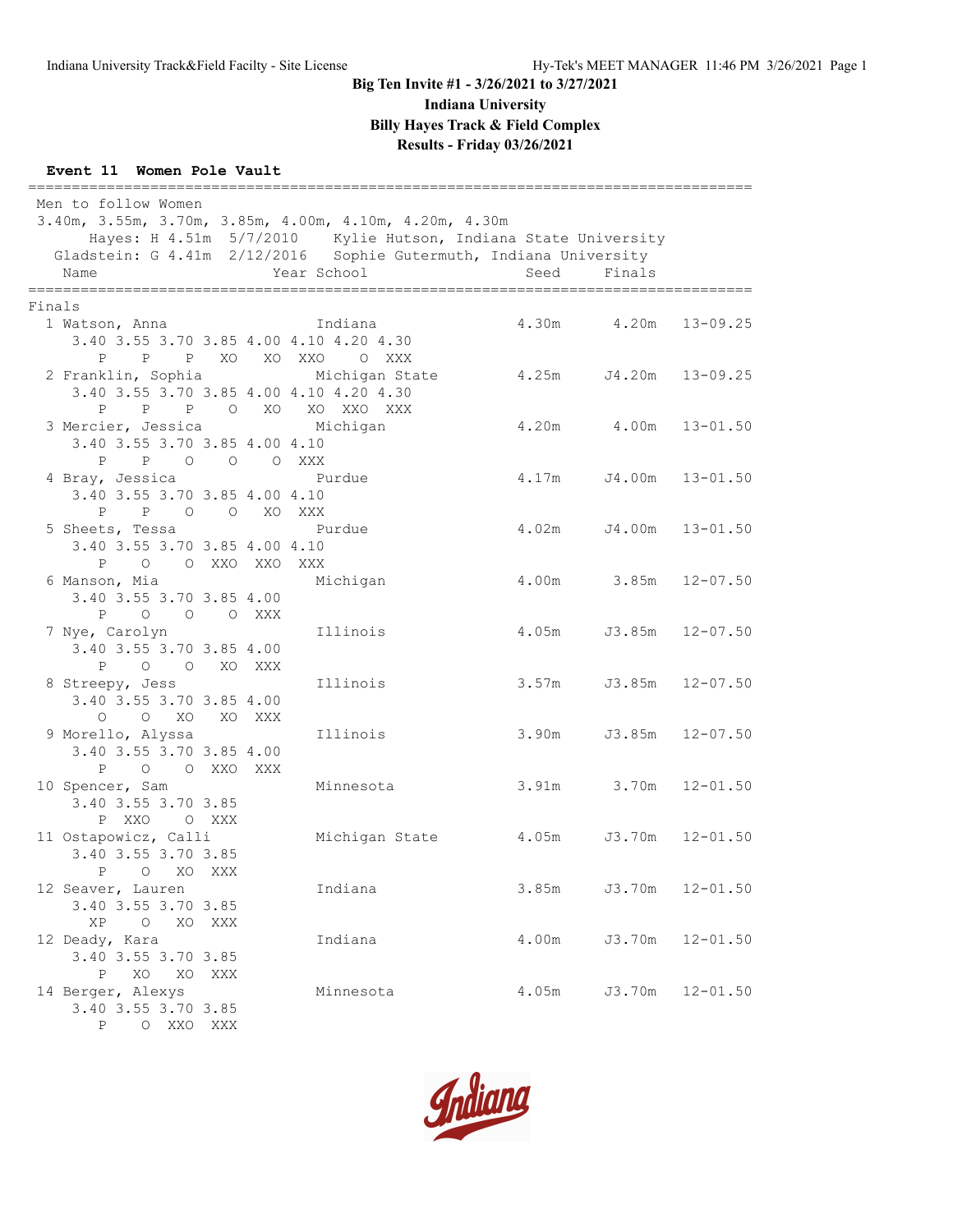**Indiana University**

**Billy Hayes Track & Field Complex**

# **Results - Friday 03/26/2021**

| Event 11 Women Pole Vault                                   |          |                            |                            |                 |
|-------------------------------------------------------------|----------|----------------------------|----------------------------|-----------------|
| 15 Bredeweg, Brianna<br>3.40 3.55 3.70                      | Michigan | $3.79m$ $3.55m$ $11-07.75$ |                            |                 |
| O O XXX<br>15 Slaughter, Kristin 111inois<br>3.40 3.55 3.70 |          |                            | $3.85m$ $3.55m$ $11-07.75$ |                 |
| P O XXX<br>15 Rothas, Kelsey<br>3.40 3.55 3.70              | Illinois | 3.46m 3.55m 11-07.75       |                            |                 |
| O O XXX<br>15 Visscher, Cate<br>3.40 3.55 3.70              | Michigan |                            | 3.64m 3.55m 11-07.75       |                 |
| O O XXX<br>19 Held, Josie<br>3.40 3.55 3.70                 | Illinois | 3.67m                      |                            | J3.55m 11-07.75 |
| P XO XXX<br>20 Cho, Nicole<br>3.40 3.55                     | Illinois |                            | 3.50m 3.40m 11-01.75       |                 |
| O XXX<br>20 Flynn, Morgan<br>3.40 3.55                      | Michigan |                            | 3.45m 3.40m 11-01.75       |                 |
| O XXX<br>20 Jones, Noelle<br>3.40 3.55                      | Illinois |                            | 3.52m 3.40m 11-01.75       |                 |
| O XXX<br>23 Absher, Lindsay<br>3.40 3.55                    | Purdue   | 3.60m                      | J3.40m                     | $11 - 01.75$    |
| XO XXX<br>-- Nwoko, Chisom<br>3.40 3.55                     | Illinois | 3.77m                      | ΝH                         |                 |
| P XXX                                                       |          |                            |                            |                 |

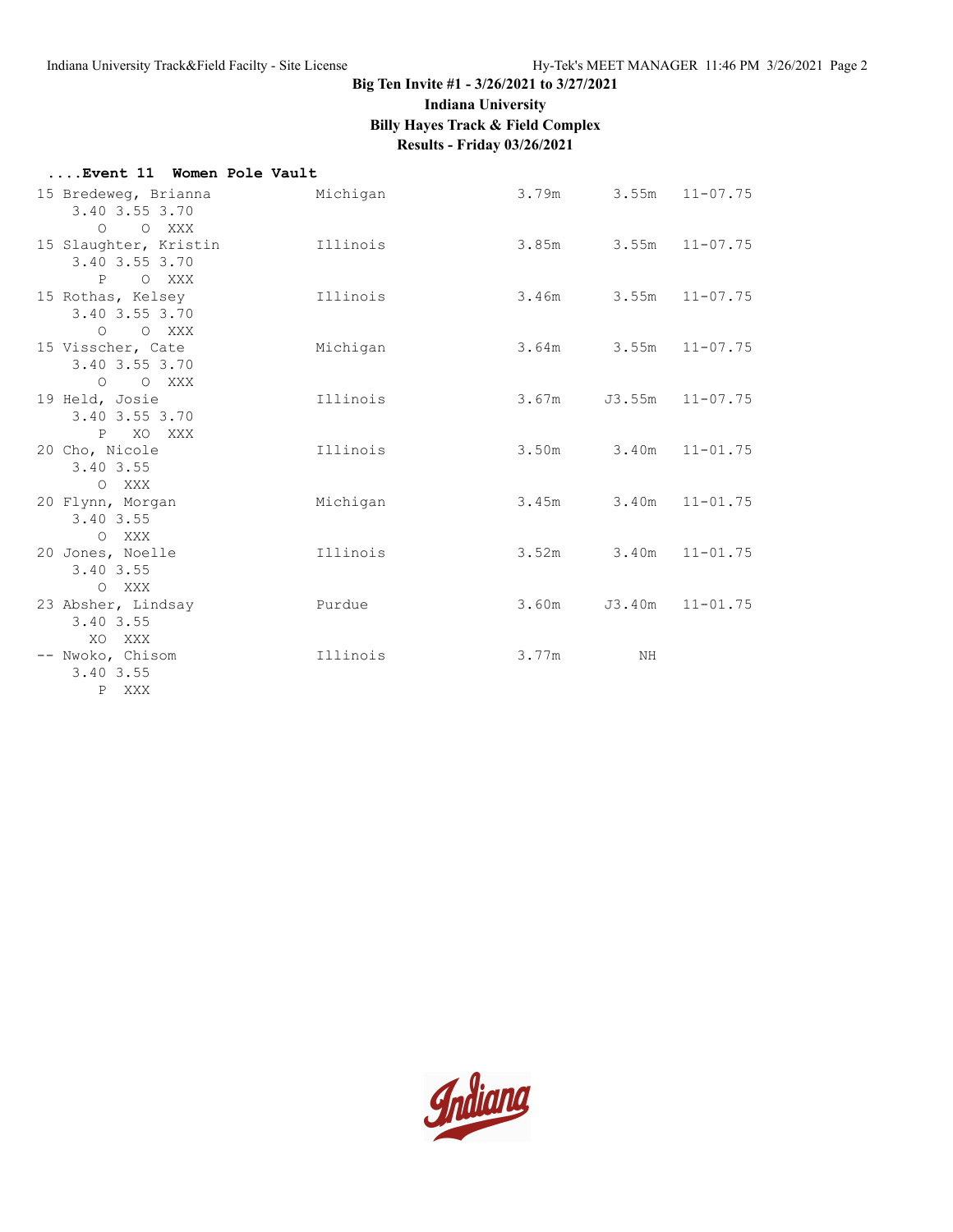**Indiana University**

**Billy Hayes Track & Field Complex**

## **Results - Friday 03/26/2021**

## **Event 12 Men Pole Vault**

| Men to follow Women                                                            |                      |                                                                      |        |                    |  |
|--------------------------------------------------------------------------------|----------------------|----------------------------------------------------------------------|--------|--------------------|--|
| 4.25m, 4.45m, 4.65m, 4.85m, 5.00m, 5.15m, 5.25m, 5.35m, 5.45m                  |                      |                                                                      |        |                    |  |
| Hayes: H 5.60m 6/7/1997 Clark Humphreys, Auburn University                     |                      |                                                                      |        |                    |  |
| Gladstein: G 5.66m 2/12/1994 Mark Buse, Indiana University                     |                      |                                                                      |        |                    |  |
| Name                                                                           | Year School          | Seed                                                                 | Finals |                    |  |
| 1 Loontjer, Tyler Nebraska                                                     |                      | 5.35m 5.45m 17-10.50                                                 |        |                    |  |
|                                                                                |                      |                                                                      |        |                    |  |
| 4.25 4.45 4.65 4.85 5.00 5.15 5.25 5.35 5.45 5.50<br>P P P P O XO O            |                      |                                                                      |        |                    |  |
| 1 Stone, Nathan                                                                | XO XO XXX<br>Indiana | 5.42m 5.45m 17-10.50                                                 |        |                    |  |
|                                                                                |                      |                                                                      |        |                    |  |
| 4.25 4.45 4.65 4.85 5.00 5.15 5.25 5.35 5.45 5.50<br>P P P P XO O O XO XXO XXX |                      |                                                                      |        |                    |  |
|                                                                                |                      | 5.37m 5.15m 16-10.75                                                 |        |                    |  |
| 3 Mammoser, Brock                                                              | Indiana              |                                                                      |        |                    |  |
| 4.25 4.45 4.65 4.85 5.00 5.15 5.25<br>$P \qquad \qquad$                        |                      |                                                                      |        |                    |  |
| P P O O O XXX                                                                  |                      |                                                                      |        |                    |  |
| 3 Van der Watt, Ekhardt Minnesota                                              |                      | 5.15m                                                                |        | $5.15m$ $16-10.75$ |  |
| 4.25 4.45 4.65 4.85 5.00 5.15 5.25                                             |                      |                                                                      |        |                    |  |
| P P O O O XO XXX                                                               |                      |                                                                      |        |                    |  |
| 5 Walder, Wade Michigan State 4.85m                                            |                      |                                                                      |        | $5.00m$ $16-04.75$ |  |
| 4.25 4.45 4.65 4.85 5.00 5.15                                                  |                      |                                                                      |        |                    |  |
| P O O XO XXO XXX                                                               |                      |                                                                      |        |                    |  |
| 5 Herauf, Mike                                                                 | Minnesota            | 5.15m                                                                |        | $5.00m$ $16-04.75$ |  |
| 4.25 4.45 4.65 4.85 5.00 5.15                                                  |                      |                                                                      |        |                    |  |
| P P XO XO O XXX                                                                |                      |                                                                      |        |                    |  |
| 5 Frid, Teddy                                                                  | Minnesota            | 4.90m                                                                |        | $5.00m$ $16-04.75$ |  |
| 4.25 4.45 4.65 4.85 5.00 5.15                                                  |                      |                                                                      |        |                    |  |
| P P XO XO O XXX                                                                |                      |                                                                      |        |                    |  |
| 8 Sheldon, Henry Michigan                                                      |                      | 4.90m                                                                |        | $4.85m$ $15-11.00$ |  |
| 4.25 4.45 4.65 4.85 5.00                                                       |                      |                                                                      |        |                    |  |
| P O O XO XXX                                                                   |                      |                                                                      |        |                    |  |
| 8 Stephenson, Trevor Michigan State                                            |                      | 5.33m 4.85m 15-11.00                                                 |        |                    |  |
| 4.25 4.45 4.65 4.85 5.00                                                       |                      |                                                                      |        |                    |  |
| P P P XO XXX                                                                   |                      |                                                                      |        |                    |  |
| 10 Sierks, Tyler                                                               | Indiana              | $4.62m$ $4.65m$ $15-03.00$                                           |        |                    |  |
| 4.25 4.45 4.65 4.85                                                            |                      |                                                                      |        |                    |  |
| P O O XXX                                                                      |                      |                                                                      |        |                    |  |
| 11 Wood, Sam                                                                   | Indiana              | $4.60m$ $4.45m$ $14-07.25$                                           |        |                    |  |
| 4.25 4.45 4.65                                                                 |                      |                                                                      |        |                    |  |
| P O XXX                                                                        |                      |                                                                      |        |                    |  |
| 11 Ouimet, Aiden                                                               | Illinois             | $4\,\raisebox{1pt}{\text{\circle*{1.5}}}\,54\ensuremath{\mathrm{m}}$ | 4.45m  | $14 - 07.25$       |  |
| 4.25 4.45 4.65                                                                 |                      |                                                                      |        |                    |  |
| O XO XXX                                                                       |                      |                                                                      |        |                    |  |
| 11 Baldwin, Heath                                                              | Michigan             | 4.40m                                                                | 4.45m  | $14 - 07.25$       |  |
| 4.25 4.45 4.65                                                                 |                      |                                                                      |        |                    |  |
| O XO XXX                                                                       |                      |                                                                      |        |                    |  |
| 11 Mahacek, Mason                                                              | Michigan             | 4.85m                                                                | 4.45m  | $14 - 07.25$       |  |
| 4.25 4.45 4.65                                                                 |                      |                                                                      |        |                    |  |
| $\mathbf{P}$<br>O XXX                                                          |                      |                                                                      |        |                    |  |
| -- Babbington, Alex                                                            | Illinois             | 3.50m                                                                | DNS    |                    |  |

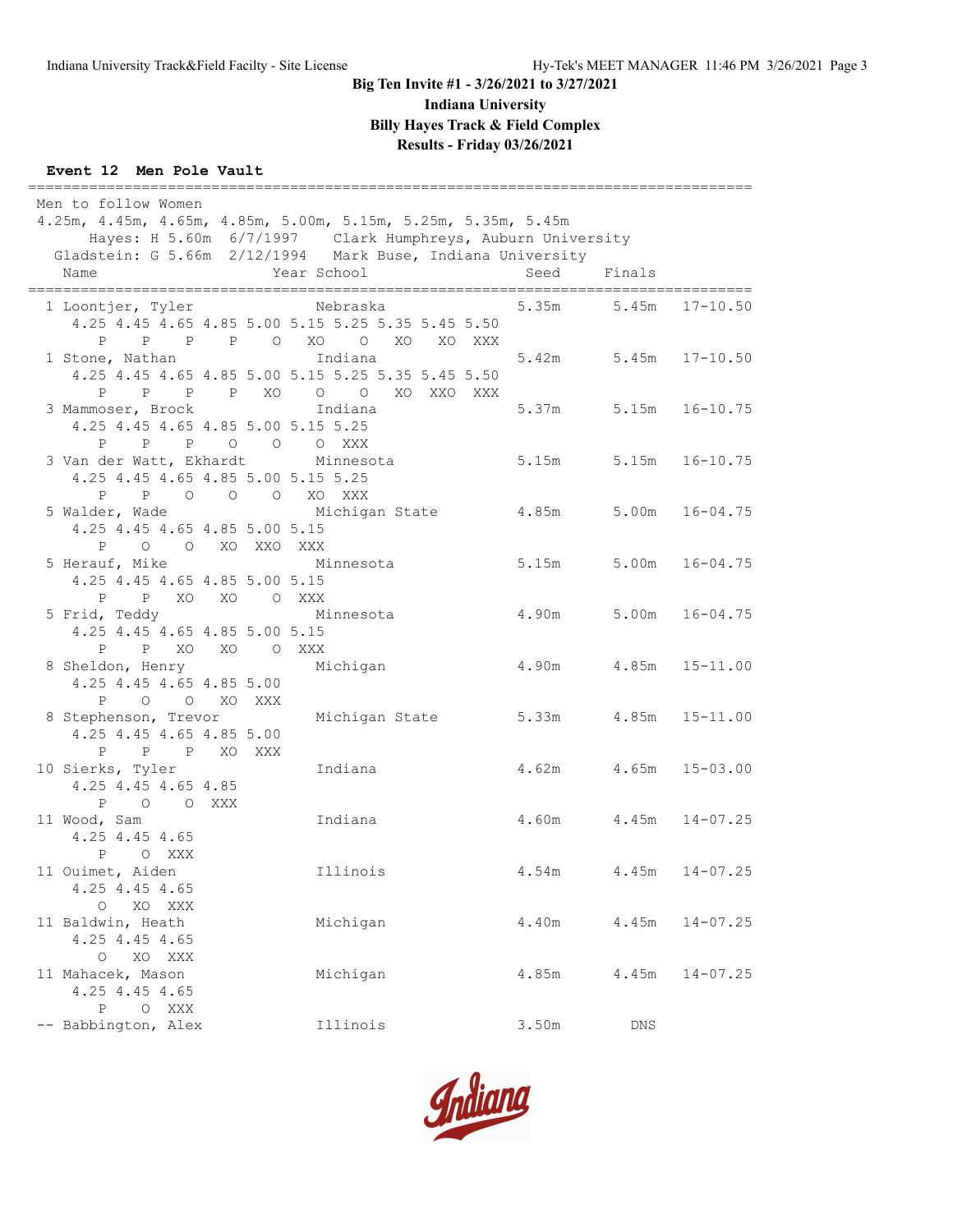**Indiana University**

**Billy Hayes Track & Field Complex**

## **Results - Friday 03/26/2021**

#### **Event 15 Women High Jump**

=================================================================================== Men to follow Women 1.58m, 1.62m, 1.66m, 1.70m, 1.73m, 1.76m Hayes: H 1.93m 6/7/1997 Kajsa Gergqvist, Southern Methodist Univ Gladstein: G 1.87m 2/6/1993 Connie Teaberry, Goldwin Track Club Name Year School Seed Finals =================================================================================== 1 Purcell, Hope Indiana 1.72m 1.70m 5-07.00 1.58 1.62 1.66 1.70 1.73 P O O XXO XXX 2 Gorham, Maria Iowa 1.70m 1.66m 5-05.25 1.58 1.62 1.66 1.70 O O O XXX 3 Williams, My'Khiyah Purdue 1.65m J1.66m 5-05.25 1.58 1.62 1.66 1.70 O XO O XXX 4 Jenkins, Mahogany Indiana 1.68m J1.66m 5-05.25 1.58 1.62 1.66 1.70 O O XO XXX 5 Ramacher, Ashley Minnesota 1.72m 1.62m 5-03.75 1.58 1.62 1.66 O O XXX 6 Mayanja, Theresa Michigan 1.61m 1.58m 5-02.25 1.58 1.62 O XXX 7 Arason, Hannah Minnesota 1.75m J1.58m 5-02.25 1.58 1.62 XO XXX 8 Barrett, Mackenzie Purdue 1.65m J1.58m 5-02.25 1.58 1.62 XXO XXX -- Mans, Katie Illinois DNS

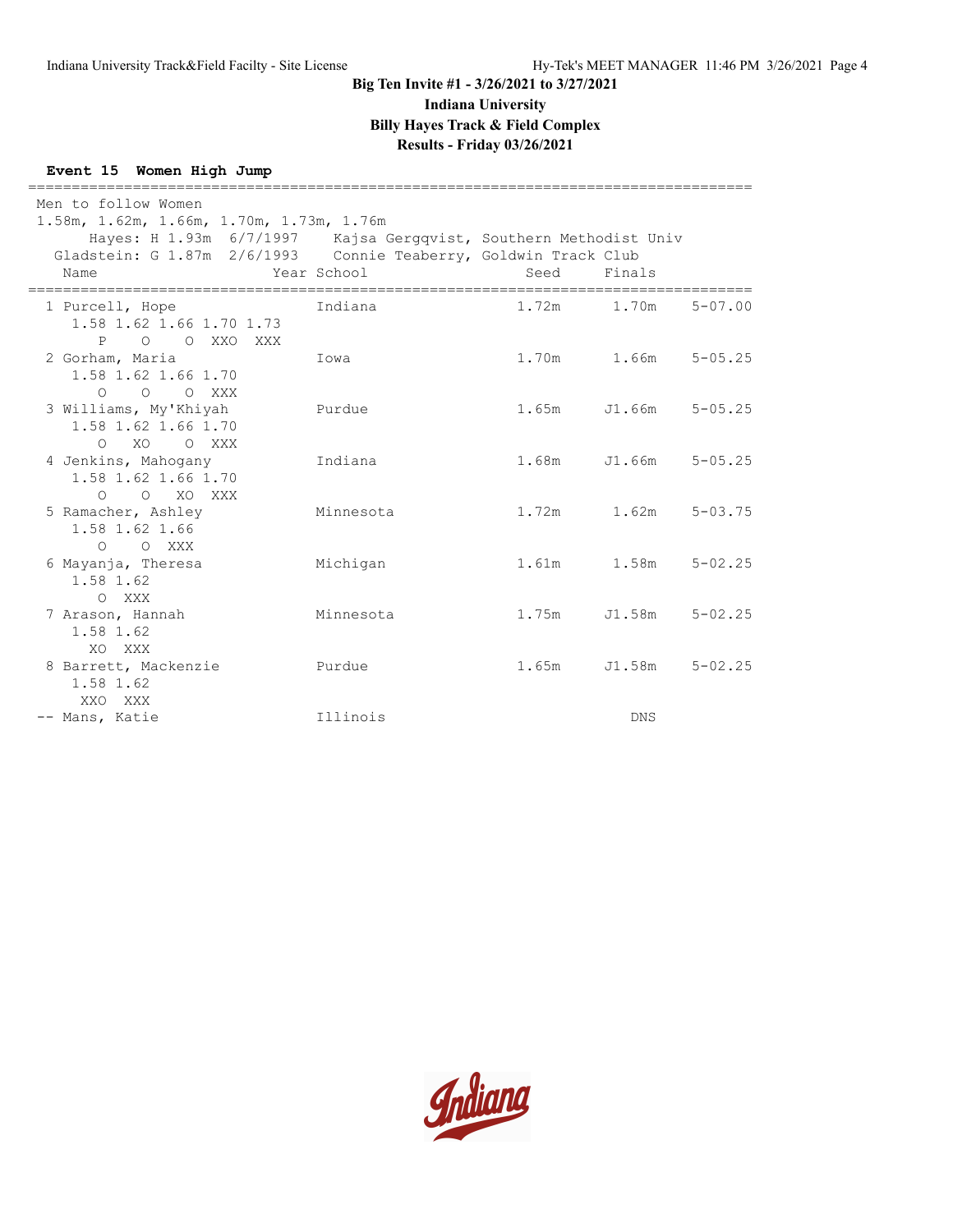**Indiana University**

**Billy Hayes Track & Field Complex**

## **Results - Friday 03/26/2021**

## **Event 16 Men High Jump**

| ========================<br>Men to follow Women<br>$1.81m$ , $1.86m$ , $1.91m$ , $1.95m$ , $1.99m$ , $2.03m$ , $2.07m$ , $2.10m$ , $2.13m$<br>Hayes: H 2.31m 4/20/2013 Derek Drouin, Indiana University |             |             |                           |             |  |
|---------------------------------------------------------------------------------------------------------------------------------------------------------------------------------------------------------|-------------|-------------|---------------------------|-------------|--|
| Gladstein: G 2.32m 2/9/2013 Derek Drouin<br>Name                                                                                                                                                        | Year School | Seed Finals |                           |             |  |
| 1 Etienne, Jyles Charles andiana<br>1.81 1.86 1.91 1.95 1.99 2.05<br>P P O XO XO XXX                                                                                                                    |             |             | $2.23m$ $1.99m$ $6-06.25$ |             |  |
| 2 Pluff, Zack<br>1.81 1.86 1.91 1.95 1.99<br>P P<br>O O XXX                                                                                                                                             | Iowa        |             | 2.08m 1.95m 6-04.75       |             |  |
| 2 Babbington, Alex<br>1.81 1.86 1.91 1.95 1.99<br>P P XXO O XXX                                                                                                                                         | Illinois    |             | 2.00m 1.95m 6-04.75       |             |  |
| 2 Madar, Yahya<br>1.81 1.86 1.91 1.95 1.99<br>O O O XO XXX                                                                                                                                              | Minnesota   |             | $1.95m$ $1.95m$ $6-04.75$ |             |  |
| 5 Adams, Noah<br>1.81 1.86 1.91 1.95<br>P P XXO XXX                                                                                                                                                     | Illinois    |             | $2.07m$ 1.91m 6-03.25     |             |  |
| 6 Shafis, Michael<br>1.81 1.86<br>XO XXX                                                                                                                                                                | Illinois    |             | $1.85m$ $1.81m$           | $5 - 11.25$ |  |
| 6 Lubarski, Wyatt<br>1.81 1.86<br>XXO XXX                                                                                                                                                               | Minnesota   |             | $1.85m$ $1.81m$           | $5 - 11.25$ |  |
| 6 Groom, Seth<br>1.81 1.86<br>XO<br>XXX                                                                                                                                                                 | Iowa        |             | 2.05m 1.81m               | $5 - 11.25$ |  |